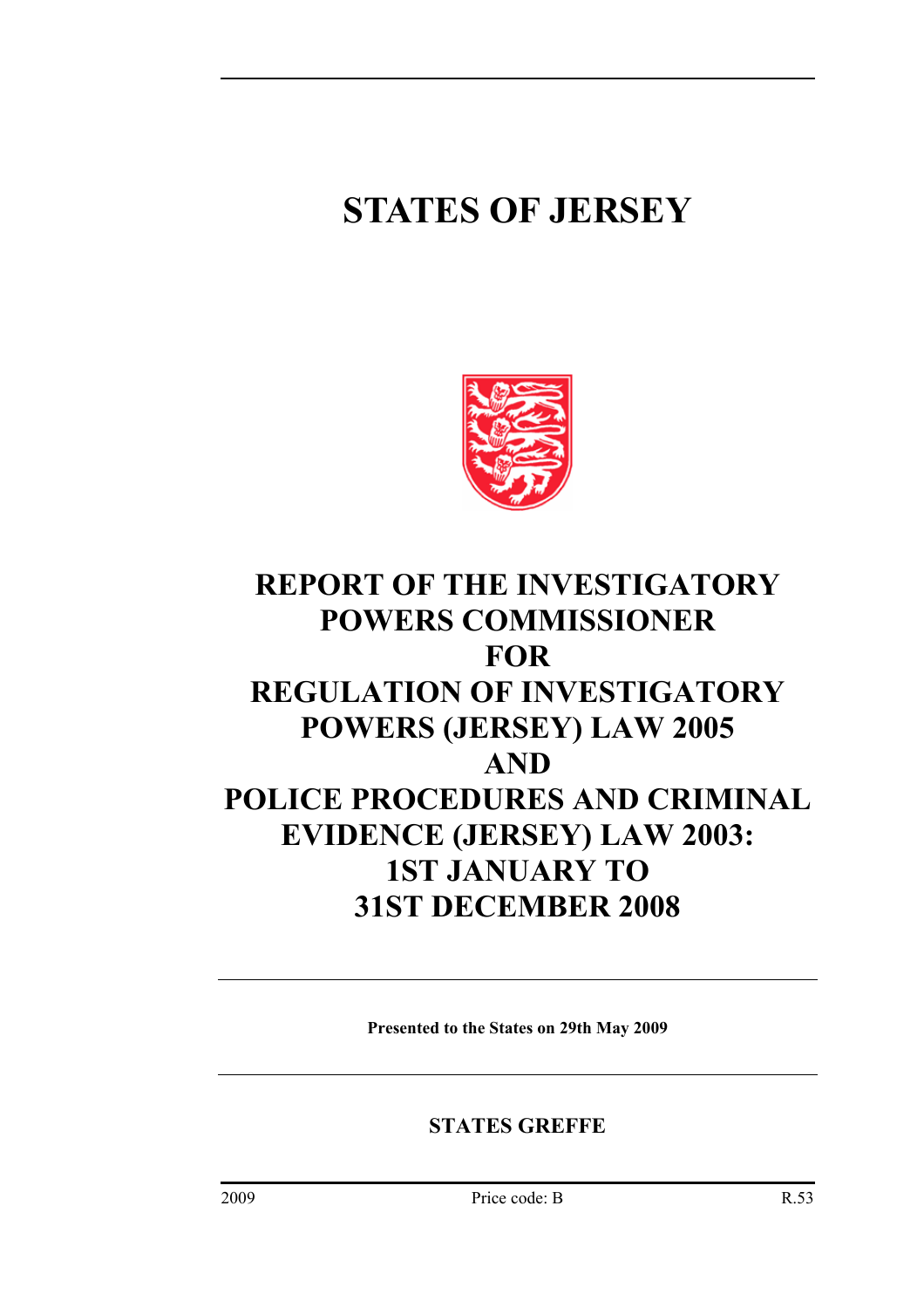#### **REPORT**

#### **A. THE 2005 LAW**

The Regulation of Investigatory Powers (Jersey) Law 2005 (the "2005 Law") makes provision for a comprehensive statutory framework for the use of investigatory powers by Public Authorities in Jersey. These powers include the interception of communications (formerly regulated by the Interception of Communications (Jersey) Law 1993 (the "1993 Law")), the acquisition and disclosure of communications data, direct and intrusive surveillance and the use of covert human intelligence sources. The power to interfere with property is not within the scope of the 2005 Law, but derives from Part 11 of the Police Procedures and Criminal Evidence (Jersey) Law 2003 (the "2003 Law").

The 2005 Law also provides for the regulation of persons and authorities lawfully entitled to use the techniques described, what use can be made of the material acquired and the mechanisms for an oversight of those powers. It establishes safeguards for the investigation of criminal offences and is intended to comply with the European Convention for the Protection of Human Rights and Fundamental Freedoms.

The 2005 Law consists of 4 main Parts (one of which is divided into 2 Chapters), an additional Part, and 4 Schedules. The Law is also supplemented by the Regulation of Investigatory Powers (Codes of Practice) (Jersey) Order 2006 (the "Codes").

#### **Part 1**

Part 1, Article 2 defines "interception" in relation to communications, identifies the territorial extent of the 2005 Law and requires that the conduct constituting the interception must take place in Jersey.

Part 1, Article 3 defines "traffic data". The term has a particular relevance to Part 2, Chapter 2, which is concerned with the obtaining and disclosure of communications data. Article 3(1) defines traffic data as including subscriber information, routing information, data entered in order to effect the re-routing of a telephone call and data which indicates the nature of the communication to which the traffic data relates.

#### **Part 2, Chapter 1**

Part 2 of the 2005 Law concerns Communications, and Chapter 1 is limited to Interception. Article 5 creates 2 offences and regulates requests by a person in Jersey to an authority in another country or territory for the interception of a communication.

Article 5(1) makes it an offence, intentionally and without lawful authority, to intercept a communication sent through a public postal service or communicated on a public telecommunications system. This offence replaces that created by Article 2 of the 1993 Law.

Article 5(2) creates a similar offence in relation to a private telecommunications system otherwise than in circumstances defined in Article 5(3). Article 6 creates a civil right of action for the sender or the recipient of a communication if transmitted by means of a private telecommunications system which is intercepted without lawful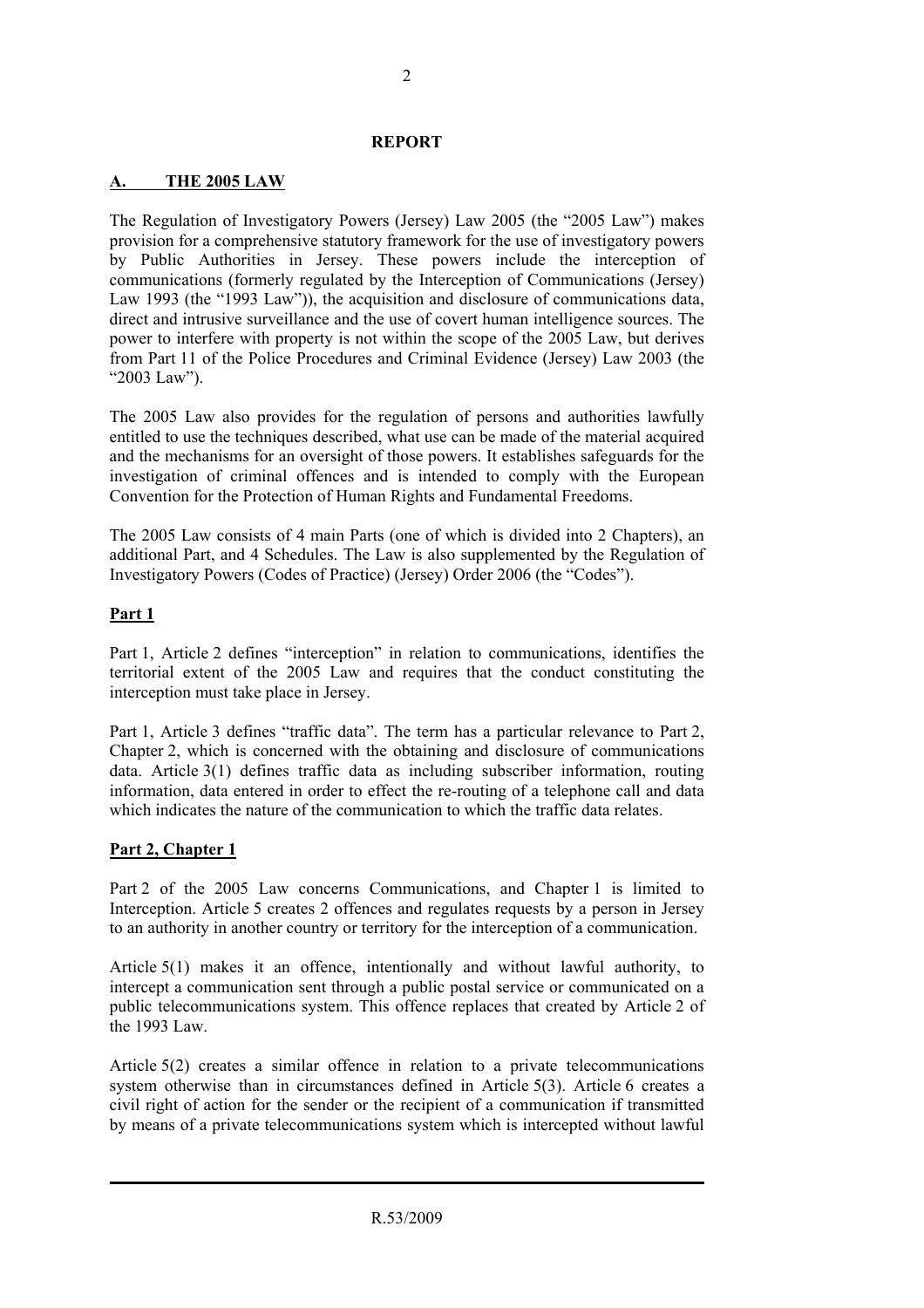authority and without the express or implied consent of a person having control of the system.

Article 5 also provides for penalty on conviction for these offences and prohibits the institution of proceedings otherwise than by, or with the consent of, the Attorney General. The Article also requires the Attorney to ensure that when a person in Jersey makes a request for assistance to another country or territory, pursuant to an international mutual assistance agreement, the request has lawful authority.

Article 7 summarizes the circumstances in which the interception may be made lawfully and Article 8 describes circumstances in which a communication can be intercepted without the need for an interception warrant. These circumstances include where both sender and recipient have, or are believed to have, consented to the interception (Article 8(1)), where the sender or the recipient has consented to the interception and the interception has been authorised under Part 3 of the 2005 Law (Article 8(2)), where the interception is carried out by the person providing the postal or telecommunications service and takes place for purposes connected with the provision or operation of the service or for the enforcement of legislation relating to the service (Article 8(3)), and where communication is intercepted whilst being transmitted by wireless telegraphy and the interception is authorized under the Wireless Telegraphy Act 1949 (Article 8(4)).

Article 9 describes incidents where the power may be exercised without the need for a warrant for interception. These circumstances include, by way of example, an interception conducted in accordance with the Rules made under the Prison (Jersey) Law 1957.

Article 10 describes the circumstances in which the Attorney General may issue a warrant which either may authorize the interception of a communication in Jersey and the disclosure of the intercepted material, or may authorize the making of a request to another country or territory for interception under an international mutual assistance agreement. The grounds for issuing a warrant are defined in Article  $10(2)(a)$  and  $(3)$ and include the interests of national security, the purpose of preventing or detecting 'serious crime' (or to assist another country or territory in such prevention or detection), or the purpose of safeguarding the economic well-being of Jersey (but only where the information which is to be obtained relates to the acts or intentions of people outside Jersey), provided always that the conduct authorized by the warrant is proportionate to what is sought to be achieved by that conduct (Article  $10(2)(b)$ ) and provided also that the information sought could not reasonably be obtained by other means (Article 10(4)).

"Serious crime" is defined in Part 1 as conduct which involves the use of violence, results in substantial financial gain or is conduct undertaken by a large number of persons in pursuit of a common purpose, and for which a person who has attained the age of 21 years and has no previous convictions could reasonably be expected to be sentenced to imprisonment for 3 years or more.

Article 11 defines the persons who may apply for an interception warrant and include the Chief Officer of the States of Jersey Police, the Agent of the Impôts, the Chief Immigration Officer, the Director General of the Security Services, the Chief of the Secret Intelligence Services, the Director of GCHQ, the Chief of Defence Intelligence within the Ministry of Defence, and any person who, for the purpose of an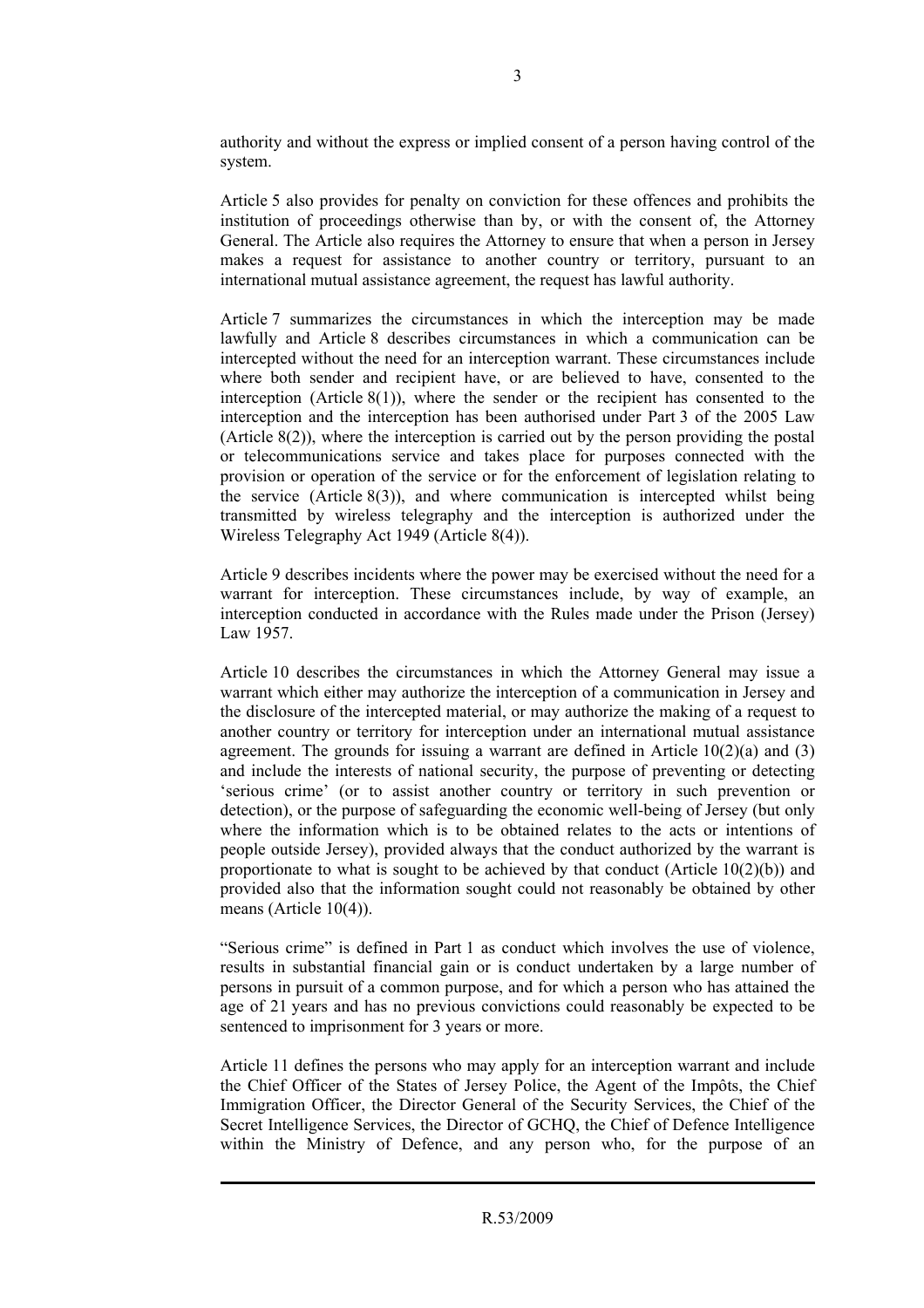international mutual assistance agreement, is the competent authority of another country or territory.

Article 12 states the requirements for the contents of an interception warrant. The warrant must relate either to a named person or to a single set of premises (Article 12(1)). The warrant must contain a schedule which lists appropriate identifying features of the communications which are to be intercepted. Article 12 also makes provision for an exception to these requirements if the warrant relates only to the interception of communications sent or received outside Jersey and the Attorney General has given a certificate (an "Article 12(4) certificate") detailing the description of the information to be intercepted and the grounds for the interception. Article 20 imposes additional requirements in the case of a warrant accompanied by an Article 12(4) certificate.

Articles 13 and 14 provide for the duration (initially 3 months), renewal and modification of interception warrants and Article  $13(2)(b)$  imposes a duty on the Attorney General to cancel a warrant at any time when the grounds for interception cease to be satisfied.

Article 15 describes how an interception warrant is implemented. The person to whom the warrant is addressed must give effect to it and others may be required to provide assistance. Article 15(7) creates an offence of failing to comply with the duty and provides for punishment on conviction. Article 15(8) permits the Attorney General to take injunctive proceedings to enforce it.

Article 16 empowers the Minister to make Orders requiring providers of public postal services and public telecommunications services to maintain interception capabilities in the light of consultations with, among others, the Technical Advisory Board established by Article 17.

Article 19 requires the Attorney General to make arrangements in order to ensure that intercepted material is distributed and disclosed to the minimum number of people, to restrict the copying of intercepted material, to ensure its secure storage, and to provide for its destruction once there are no longer grounds for retaining it. Article 19(4) defines the purposes for which intercept material may be retained.

Article 21 restricts the use in civil or criminal proceedings of information which might indicate that an interception warrant has been issued, that a communication has been intercepted (whether pursuant to a warrant for interception or, unlawfully, by a person to whom a warrant may have been issued), or that a person has been required to assist in giving effect to a warrant. This Article replaces Article 10 of the 1993 Law.

In respect of Article 22, and in addition to the statutory requirement that all trials are fair (as emphasized in the Attorney General's explanatory Guidelines to Crown Advocates and Prosecutors), the Article makes exceptions to the restrictions contained in Article 21. The exceptions include prosecutions for offences under the 2005 Law (or other enactments regarding interception) and in respect of proceedings before the Investigatory Powers Tribunal established by Article 46. Moreover, at the request of a Crown Advocate, the Bailiff is empowered to order disclosure to himself and may require the prosecution in any case to make an admission of fact or facts which the Bailiff considers it essential to be made in the interests of justice.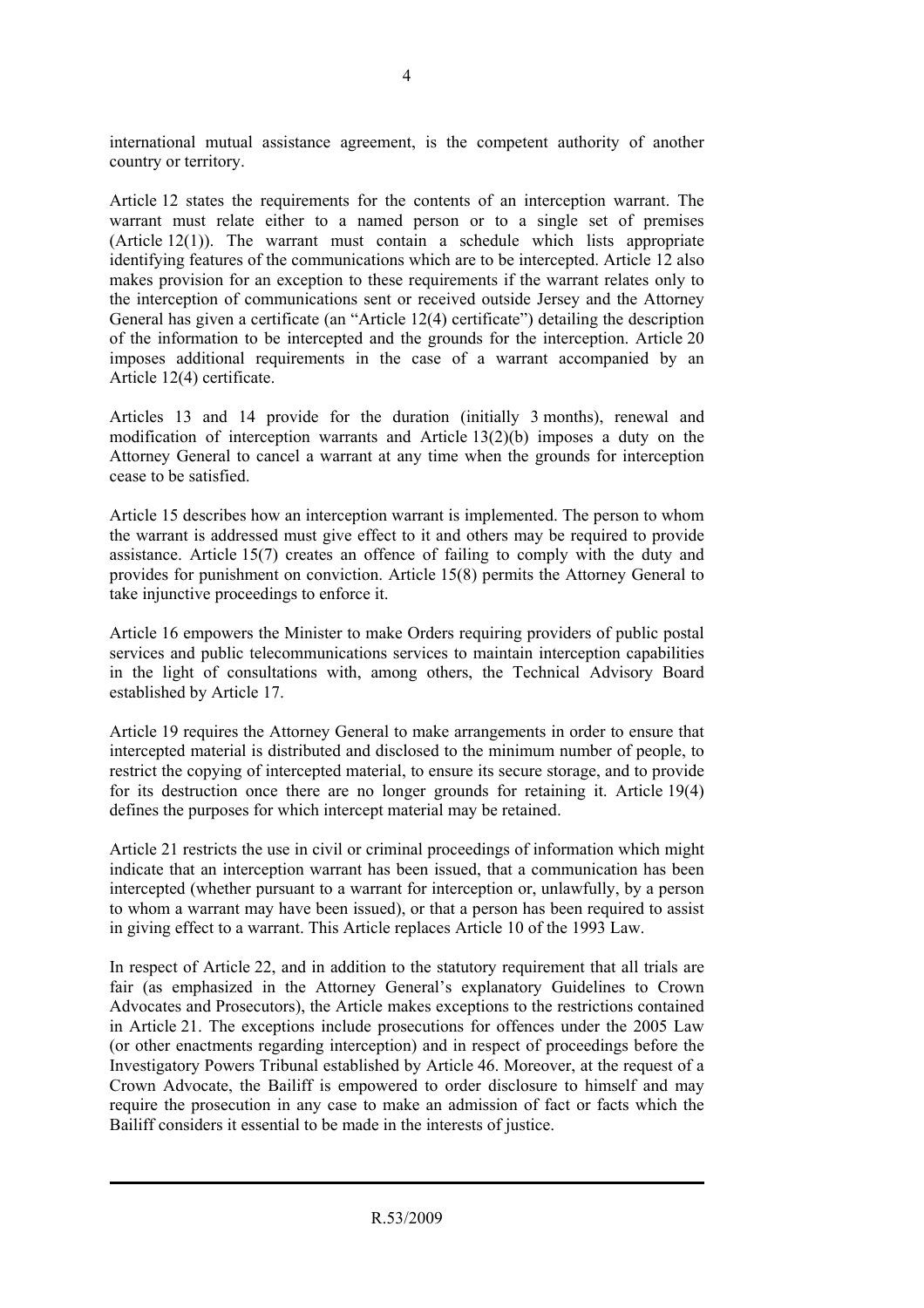Article 23 imposes a duty on persons whose office or employment make them privy to the existence of an interception warrant, or the contents of an intercepted communication, to keep that knowledge secret. Article 23(4) creates an offence for breach of this duty, subject to certain defined defences described in Articles  $23(5)$ –(7), and provides for punishment on conviction.

#### **Part 2, Chapter 2**

Part 2, Chapter 2 is concerned with the acquisition and disclosure of communications data, which is defined in Article 24. Article 25 permits the obtaining and disclosure of communications data pursuant to an authorization or notice granted or given by a designated person to a relevant Public Authority. Such designated persons are listed in Schedule 1 of the 2005 Law and include the Chief Officer of the States of Jersey Police, the Agent of the Impôts, the Chief Immigration Officer and the Attorney General.

By Article 8 of the Regulation of Investigatory Powers (Miscellaneous Provisions) (Jersey) Order 2006 (the "2006 Order"), the first three mentioned may delegate certain powers under certain Articles in respect of this Chapter of Part 2 and in respect of certain Articles under Part 3 to senior officers within their respective agencies.

Article 26 confers the power to grant authorizations and to give notices. An authorization allows the relevant Public Authority to collect and retrieve the data itself. A notice is given to a postal or telecommunications operator and requires that operator to collect or retrieve the data and provide it to the Public Authority which served the notice (see Schedule 3, paragraph 5.1 of the Codes). Such an authorization or notice may be granted or given where the issuance is necessary and proportionate. According to Article 26 issuance may be necessary in a number of different circumstances which include the interests of national security, to prevent or detect crime or to prevent disorder, the interests of the economic well-being of Jersey, the interests of public safety, the protection of public health, the assessment or collection of any tax, duty or other charge lawfully payable, the prevention or mitigation of any injury or damage to an individual's health, or for any other purpose which may be specified in Regulations made by the States. The meaning of proportionality is explored in Schedule 3, paragraph 4.4 of the Codes in the context of Convention rights, and includes questions of collateral intrusion (see Schedule 3, paragraph 5.1 of the Codes).

Article 27 defines the period during which the authorization of notice takes effect and stipulates that the designated person must cancel the notice if it is no longer necessary (as defined in Article 26(4)) or if the conduct required by it has become disproportionate to what is sought to be achieved.

#### **Part 3**

Part 3 is concerned with directed and intrusive surveillance and covert human intelligence sources. These are defined in Articles 30–32. Article 33 renders such surveillance and the use of covert human intelligence sources lawful if authorized under this Part of the 2005 Law. Article 34 empowers certain designated persons, who are listed in Parts 1 and 2 of Schedule 2 (as enacted by Article 36) and who include the Chief Officer of the States of Jersey Police, the Agent of the Impôts, the Chief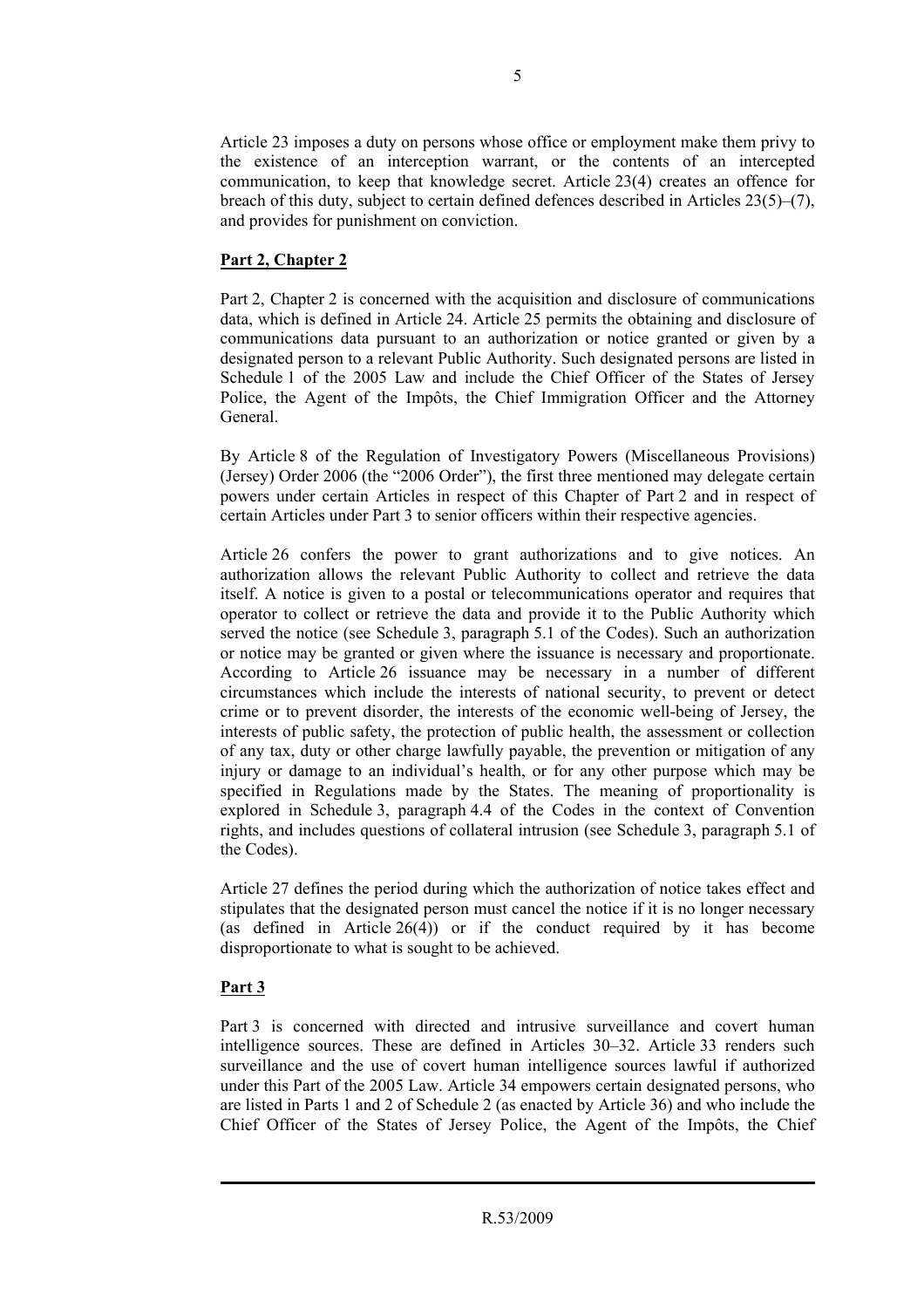Immigration Officer and the Attorney General, to authorize directed surveillance in accordance with Article 34.

Under Article 34(2) a designated person shall not grant such an authorization unless the authorization is necessary and proportionate to what is sought to be achieved by carrying it out. By Article 34(3) the grounds of necessity include the interests of national security, the prevention or detection of crime or the prevention of disorder, the interests of the economic well-being of Jersey, the interests of public safety, the protection of public health, the assessment or collection of any tax, etc., or for any other purpose specified in Regulations made by the States. Considerations of proportionality include, among other matters, considerations of collateral intrusion (see Schedule 4, paragraph 2.6. of the Codes) and, where intrusive surveillance is concerned, whether the information sought could reasonably be obtained by other means (see Schedule 4, paragraph 5.9. of the Codes).

Article 35 (in conjunction with the 2006 Order) empowers a designated person to authorize the use of covert human intelligence sources. The designated persons are those described above in respect of directed surveillance. Similarly, the grounds of authorization for the use of such a source are the same as those which apply in respect of directed surveillance; but there are additional requirements. An officer in the relevant Public Authority must be deputed to have day-to-day responsibility for contact with the sources and for the welfare of the sources (Article 35(5)(a)), another officer must be appointed to oversee the use of the source (Article  $35(5)(b)$ ), a record must be maintained of the use made of the source (Article  $35(5)(c)$  and (d)), and there must be restricted access to details of the identity of the source (Article  $35(5)(e)$ ). In addition, certain specific provisions are enforced by the 2006 Order if the source is a person under the age of 18 years.

Article 37 is concerned with intrusive surveillance. The Attorney General may authorize intrusive surveillance, but only a limited number of persons may apply to him for an authorization. These include the Chief Officer of the States of Jersey Police, the Agent of the Impôts, the Chief Immigration Officer, a member of the Intelligence Services, an official of the Ministry of Defence in London or a member of Her Majesty's forces. The last two mentioned are restricted in the circumstances in which they may apply for authorization (Article 37(4)). An authorization can only be given by the Attorney General on specific grounds. These grounds must relate to the interests of national security, to prevent or detect serious crime, or the interests of the economic well-being of Jersey (Article 37(3)). The surveillance must be proportionate to what is to be achieved by it, and the Attorney General must consider whether the information sought could reasonably be obtained by other means (Article 37(5)).

Article 38 includes a provision empowering the Attorney General to combine an authorization issued under Part 3 with an authorization issued under Article 101 of Part 11 of the 2003 Law. The latter Article permits the Attorney General to authorize any act in relation to property or wireless telegraphy as is necessary to prevent or detect serious crime, or in the interests of the security of Jersey, provided that the act being authorized is proportionate to what is sought to be achieved (see below).

Article 40 contains general provisions regarding authorizations under Part 3 of the 2005 Law which include the periods during which authorizations, whether oral or in writing and whether for directed or intrusive surveillance or in respect of a covert human intelligence source, may be granted including the periods for which they may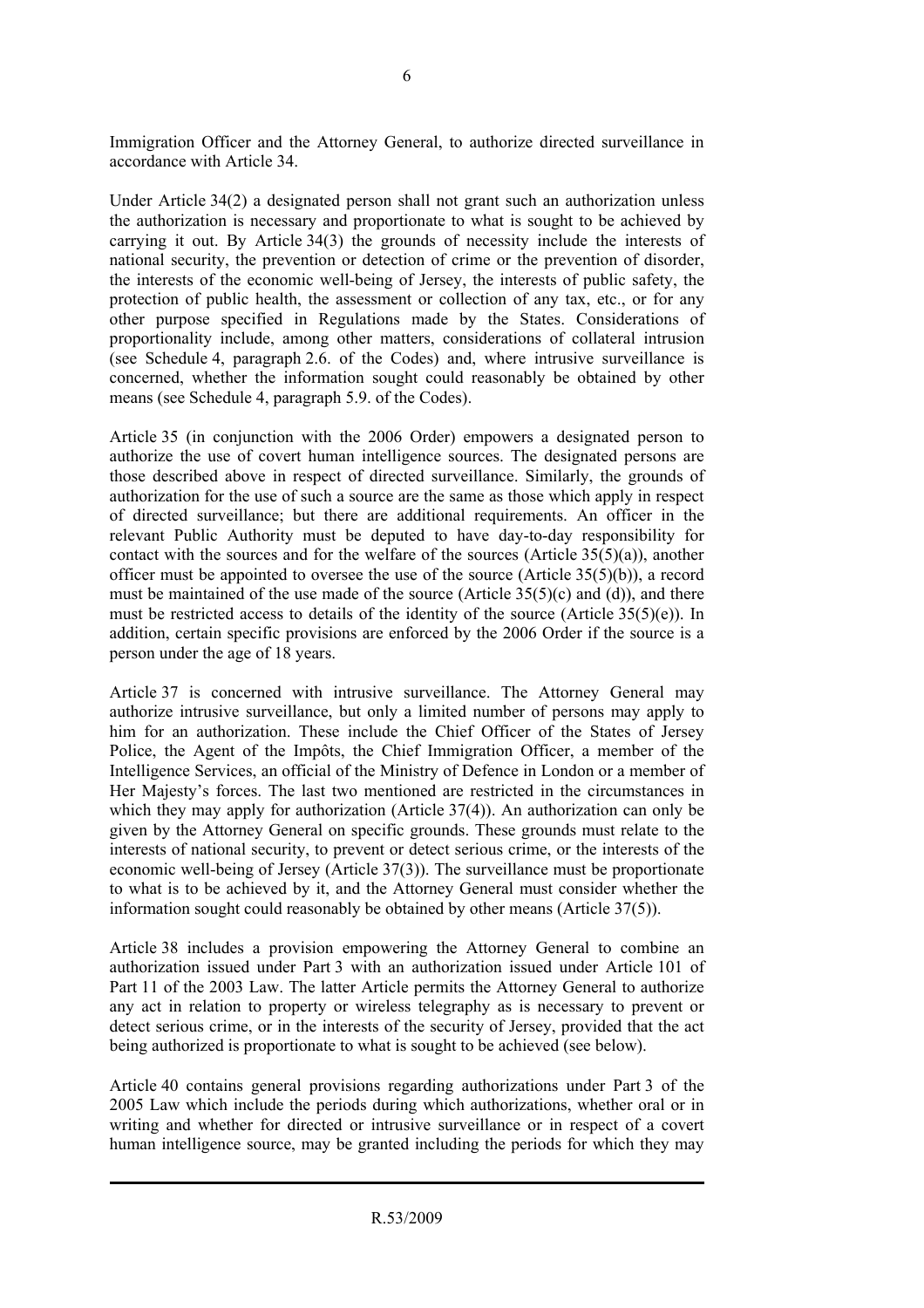be renewed. Article 41 contains provisions emphasising the importance of cancelling an authorization once the grounds for its existence no longer persist and, in any case relating to the use of a covert human intelligence source, if the arrangements required by Article 35 are no longer in place.

#### **Part 4**

Part 4 relates to the powers and duties of the Investigatory Powers Commissioner, who must be an ordinary judge of the Court of Appeal. He is enjoined to keep under review the exercise and performance of the powers and duties conferred or imposed on the Attorney General under Articles 5–15 and 19 (interception), under Chapter 2 of Part 2 (communications data) and under Part 3 (surveillance and covert human intelligence sources), and on others upon whom powers and duties are conferred or imposed under Chapter 2 of Part 2 or under Part 3. The Commissioner is also obliged to give all such assistance as may be required by the Tribunal established under Article 46.

Article 44 imposes a duty on a large number of office holders and individuals, listed in Article 44(1)(a)–(n), to disclose or to provide to the Commissioner any document or information which the Commissioner may require to enable him to carry out his functions under the 2005 Law; and Article 39 imposes a specific obligation on the Attorney General to notify the Commissioner at least every 12 months of authorizations for intrusive surveillance which he has granted, renewed or cancelled. If the Commissioner becomes aware of any contravention in the provisions of the 2005 Law or if he considers that any of the arrangement made under Article 19 are inadequate, he is required to bring the contravention or those inadequacies to the attention of the Bailiff in a Report in respect of his functions which he must make to the Bailiff as soon as possible at the end of each calendar year (Article 44(4)). Such a Report must be laid before the States.

However if it appears to the Bailiff, after consultation with the Commissioner, that the publication of any matter in such a Report would be contrary to the public interest or prejudicial to national security, the prevention or detection of serious crime, the economic well-being of Jersey or the continued discharge of the functions of any Public Authority whose activities include activities which are the subject of review by the Commissioner, the Bailiff may exclude that matter from the copy of the Commissioner's Report laid before the States (Article 44(7)).

Article 46 establishes the Investigatory Powers Tribunal. The Tribunal consists of an ordinary judge of the Court of Appeal (who is to preside), 3 members appointed by the Superior Number of the Royal Court, and 3 Jurats. Broadly, the Tribunal's jurisdiction is to hear proceedings concerning actions of the intelligence services which are incompatible with the European Convention on Human Rights, proceedings concerning investigatory powers regulated by the 2005 Law, or entry on or interference with property or wireless telegraphy conducted by Public Authorities, complaints by persons who believe that they have been subject to the use of investigatory powers, or entry on or interference with property or with wireless telegraphy in certain challengeable circumstances, and complaints by persons who believe that they have suffered detriment as a consequence of a breach of the duty to secure a key to protected information.

Article 48 requires the Tribunal to determine proceedings in which it has jurisdiction and to apply the same principles in doing so as would be applied in judicial review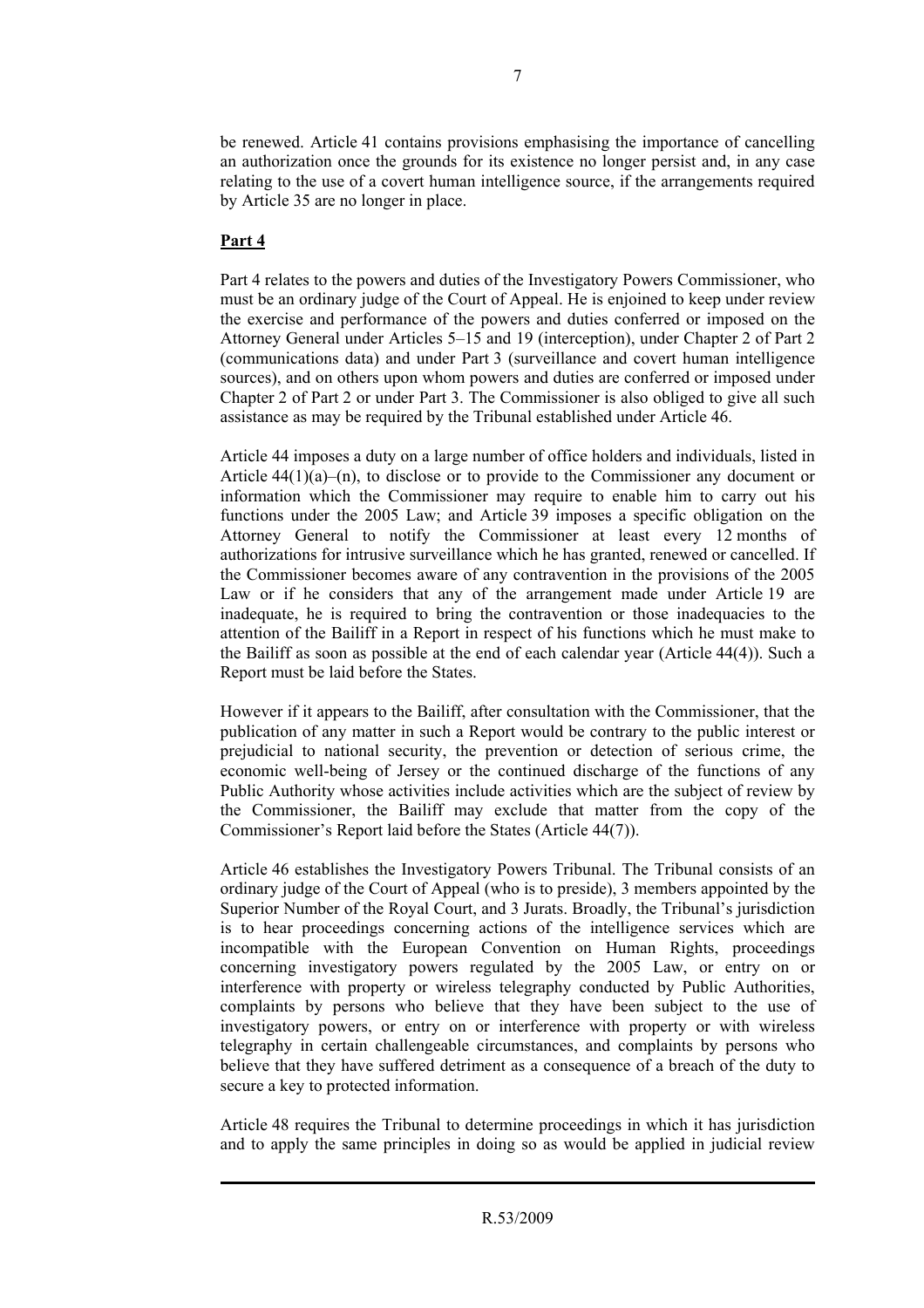proceedings. In determining any proceedings or complaint the Tribunal can make such order as it thinks fit including an order for compensation.

Subject to any rules made by the Bailiff under Article 50, Article 49 provides that the Tribunal may determine its own procedures. The Tribunal can require the Investigatory Powers Commissioner to provide it with assistance and is required to keep the Commissioner informed of proceedings before it. If the Tribunal makes a determination in favour of a complaint which relates to an act or omission on behalf of the Attorney General, or to conduct for which the Attorney General has given any warrant, authorization or permission, the Tribunal must report its finding to the Bailiff. The persons who are under a duty to provide information to the Commissioner under Article 44 are also under a like duty to provide information to the Tribunal.

#### **B. THE 2003 LAW**

Article 101 provides that the Attorney General may authorize the taking of any action in respect of any property or wireless telegraphy if he believes that the action is necessary for preventing or detecting serious crime, or is in the interests of the security of the Island, and that the action is proportionate to what it seeks to achieve.

The Attorney General is also enjoined to consider whether what it is thought necessary to achieve by the authorized action could reasonably be achieved by other means (Article 101(3)).

Serious crime is defined in Article 101(4) –

- "(4) In this Article "serious crime" means
	- (a) conduct which constitutes one or more offences
		- (i) which involves the use of violence, results in substantial financial gain or is conducted by a large number of persons in pursuit of a common purpose, or
		- (ii) for which a person who has attained the age of 21 and has no previous convictions could reasonably be expected to be sentenced to imprisonment for 3 years or more; or
	- (b) conduct which is, or corresponds to, any conduct which, if it all took place in Jersey, would constitute an offence, or offences, of the kind referred to in sub-paragraph (a).".

Article 102 defines circumstances in which an authorization may be given orally, and the form and duration of oral and written authorizations.

Article 103 imposes a duty on the Attorney General to provide a written report every 12 months to the Commissioner in respect of all written or oral authorizations given in the past 12 months.

Article 104 regulates the powers and duties of the Commissioner, who shall be one of the ordinary judges of the Court of Appeal, who shall keep under review the powers exercised by the Attorney General under Articles 101–103, and who shall make a Report to the Bailiff as soon as practicable at the end of each year.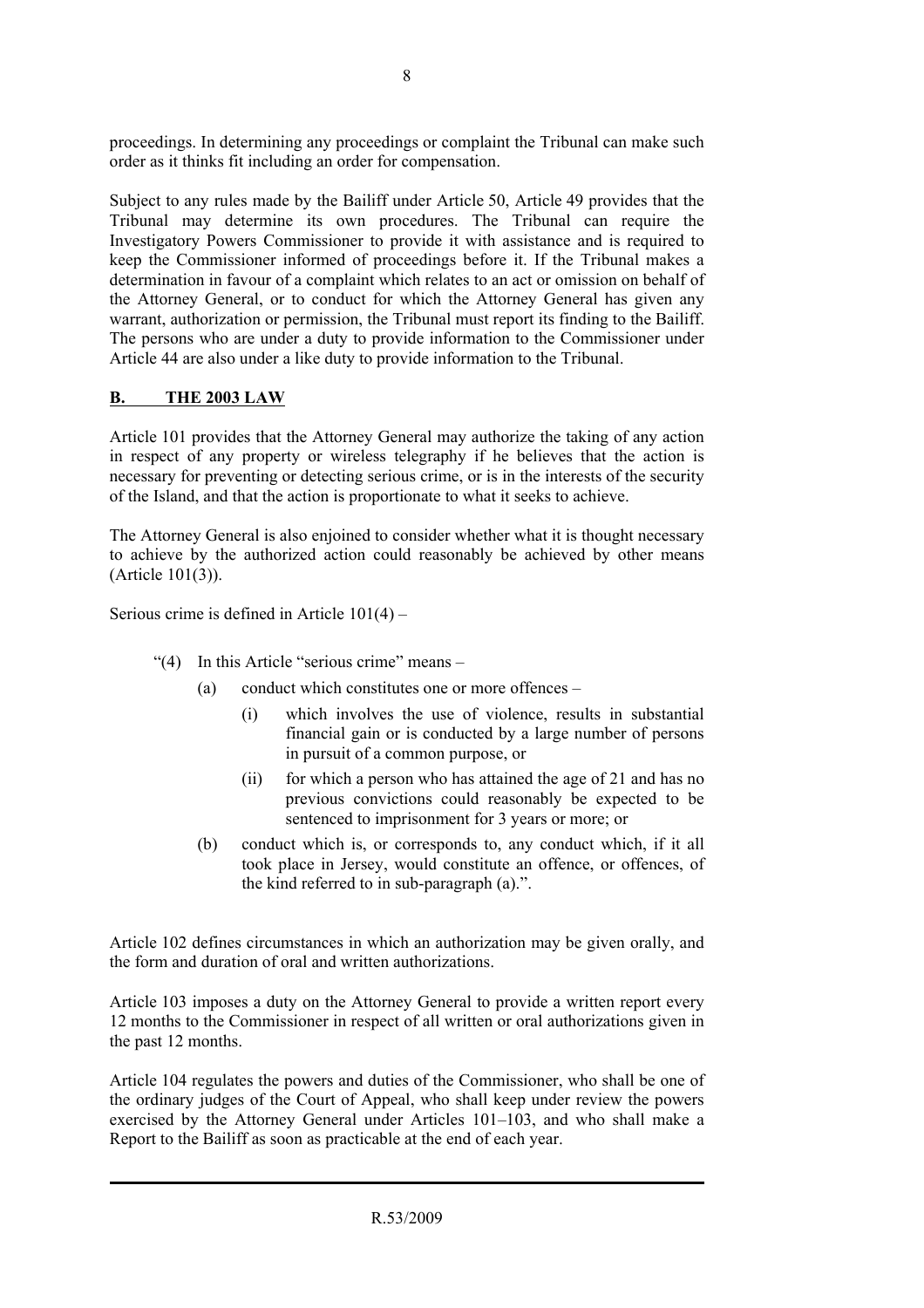Article 104(4) requires the Bailiff to lay a copy of the Report of the Commissioner before the States, but if it appears to the Bailiff, after consultation with the Commissioner, that the publication of any matters in the Report would be prejudicial to the security of the British Islands or to the detection of crime, the Bailiff may, in accordance with Article 104(5), exclude that matter from the copy of the Report laid before the States.

#### **C. MY INVESTIGATION GENERALLY**

The purposes of the 2005 Law and the 2003 Law were to place on a statutory footing a range of activities formerly undertaken by Public Authorities in accordance with guidelines laid down by each authority. As I have made clear, apart from the interception of postal and telecommunications, which were formerly regulated by the 1993 Law, and which was incorporated with some modifications into the 2005 Law, none of the activities with which Part 2, Chapter 2 and Part 3 are concerned were the subject of any statutory codification prior to 2006. Nor were any of those activities now regulated by Part II of the 2003 Law.

I have received reports from Police and Customs concerning the operation of the 2005 Law and the 2003 Law for the period 1st January – 31st December 2008, and I have had the opportunity of discussing these reports and other matters with senior officers of these Authorities and with the Attorney General.

Notwithstanding the duties imposed on the persons described in Article 44(1) of the 2005 Law, I am grateful to those who have given their time to enable me to discharge my functions under both Laws. In particular I would like to thank members of the Law Officers' Department, including the Attorney General and the Solicitor General, as well as the Secretary to the Attorney General, Miss Sally Bliault. I am grateful to Miss Katie Ridley for her help in the compilation of this Report. I also record my gratitude to the Chief Officer of Police and his Officers, to the Agent of the Impôts and his Officers for their courtesy, co-operation and forbearance. I am satisfied that I have had access to the necessary documentation and to the relevant personnel in order properly to discharge my functions under Article 43(2).

I have been impressed by the way in which those responsible for their implementation have operated both Laws during 2008. The documentation which I have seen, and the discussions which I have had with those most nearly concerned, have convinced me that the quantity and quality of the information obtained as a result of the proper and effective operation of the Laws has contributed greatly to the prevention and detection of crime, particularly serious crime, within the Bailiwick during the reporting period.

## **The 2005 Law: Part 2, Chapter 1**

I am satisfied that those responsible for applying for interception warrants and those concerned in the grant or refusal, renewal and cancellation of warrants appreciate the nature of the activities being undertaken, and conscientiously apply the criteria laid down by the 2005 Law and the Codes. I have, for example, seen documentation which has demonstrated to me that the Law Officers have rigorously applied the appropriate tests and have refused applications when in their view one of the tests has not been met. I have also seen documentation which demonstrates that the Law Officers have modified grants in circumstances where they have felt that modifications were necessary.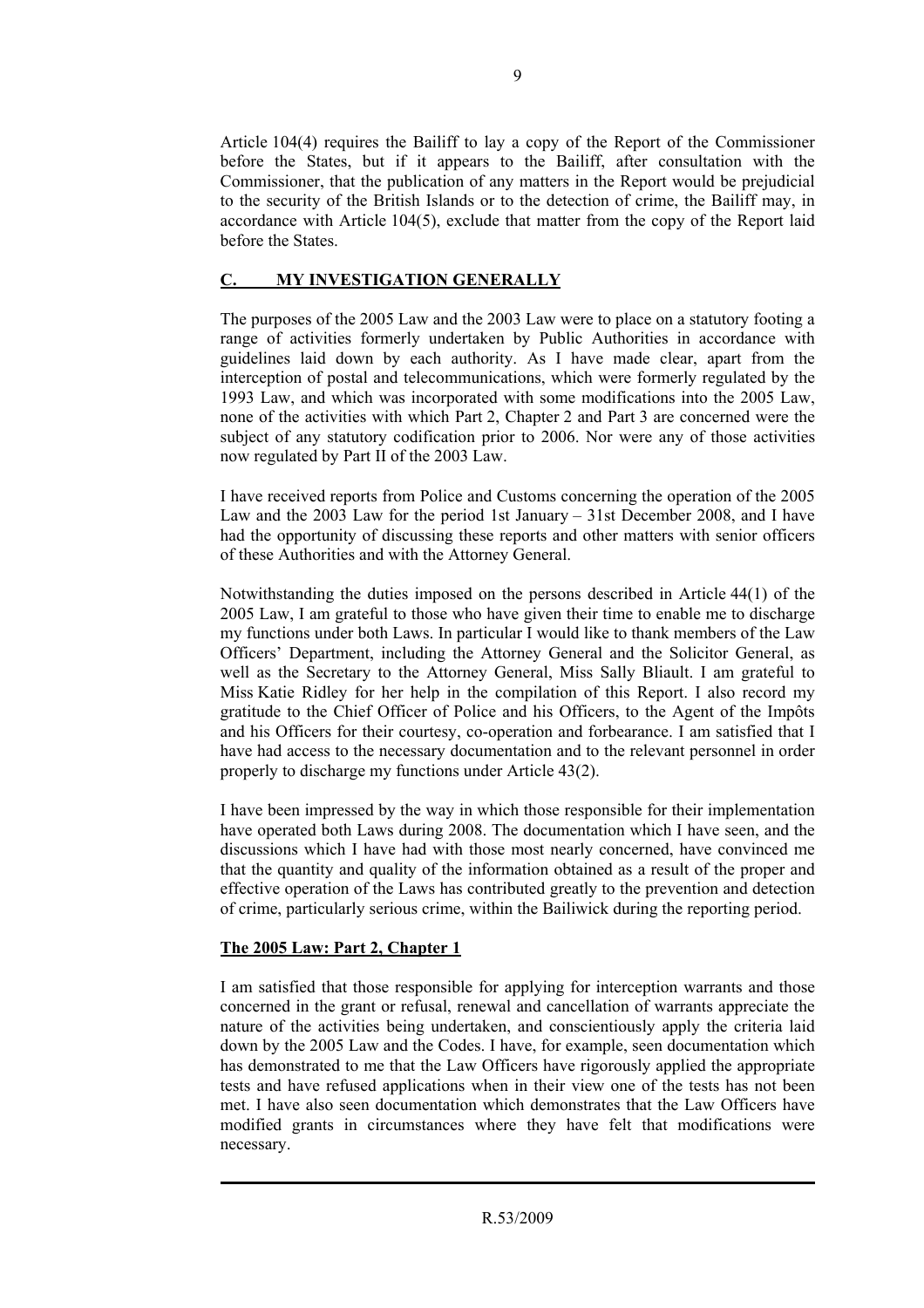I emphasize, in particular, applications and authorizations under this Part and Chapter of the 2005 Law. The interception of communications is a significant infringement of the rights of the individual and it is especially important that those responsible for applications for such warrants, and those responsible for granting them, appreciate the sensitive, secret and intrusive nature of interception.

I am satisfied that the safeguards described in Article 10 have been applied, and that due and proper regard has been paid to the criteria of necessity and proportionality (Articles 10(2) and (3)), as well as the criteria whether the information sought could reasonably be obtained by other means (Article 10(4)).

I am also satisfied that appropriate consideration has been given to questions of collateral intrusion (see Schedule 2, paragraph 3.1. of the Codes) as well as considerations relating to "confidential information" (see Schedule 2, paragraph 3.2. and 3.8–10 of the Codes). My attention has not been drawn to any communication which included a legally privileged communication as envisaged by the provisions of Schedule 2, paragraph 4.2 of the Codes.

I am satisfied that arrangements have been in force to satisfy the requirements of Article 19. I confirm that no breach of these safeguards has been brought to my attention in accordance with Schedule 2, paragraph 5.1 of the Codes, and no material has been disclosed to me which has been retained for the purpose of facilitating any of my functions as Commissioner in accordance with Article 19(4)(c).

It is particularly important in the context of this Part of the 2005 Law that there exists an effective system of vetting and supervision by senior officers of those responsible for interceptions. I am satisfied that such exist, and that these have operated effectively during the period with which this report is concerned.

#### **The 2005 Law: Part 2, Chapter 2**

I have made enquiries into the way in which communications data have been acquired during the period. I am satisfied that the obligations defined in Article 26 are understood, particularly in regard to necessity (Article  $26(1)$  and (2)) and proportionality (Article 26(5)). I am also satisfied that the appropriate procedures as to the form and duration of authorizations and notices under Article 27 have been in place to ensure compliance with these obligations in conformity with Schedule 3, paragraphs 5.9–12 of the Codes.

No error in the grant of an authorization or the giving of a notice has been drawn to my attention, as envisaged by Schedule 3, paragraph 7.2 of the Codes, during the course of the year, or at the time of my audit.

#### **The 2005 Law: Part 3**

Certain surveillance activity is as sensitive and intrusive as the interception of communication, and it is essential that the criteria established by Article 34 in relation to necessity and proportionality are deployed. I am satisfied that these criteria are understood by the relevant personnel, and that appropriate safeguards exist to ensure that these criteria are tested whenever an application is made. I am also satisfied that similar such provisions relating to the use of covert human intelligence sources under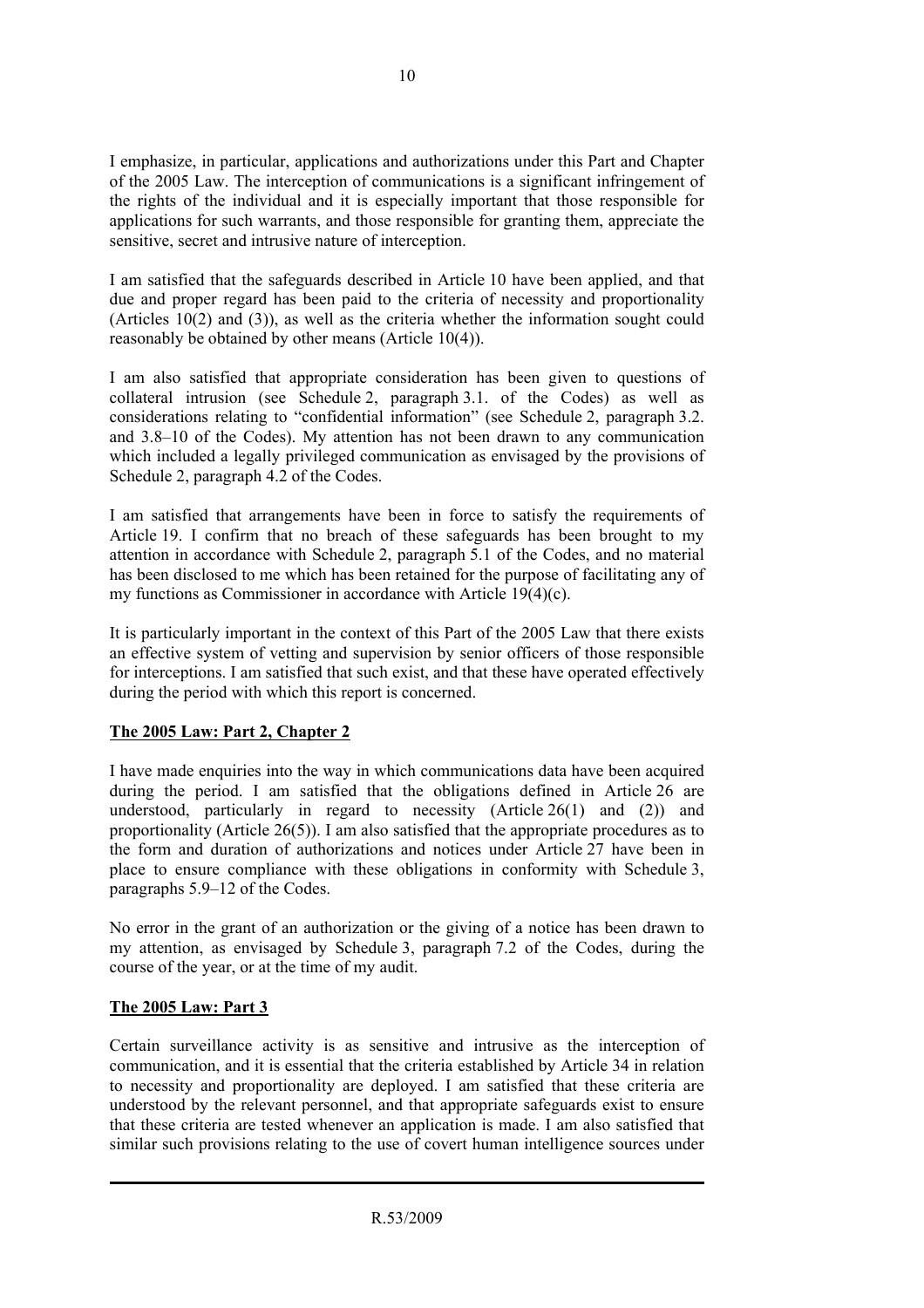Article 35 have been followed. I have considered the arrangements which are in place to satisfy the requirements of Article 35(5) and I conclude that these arrangements meet the relevant criteria. No incident regarding a covert human intelligence source has been drawn to my attention in the terms contemplated by Schedule 5, paragraphs 3.7–10 of the Codes.

No material has been provided to me in accordance with Schedule 4, paragraphs 3.7, 3.9 or 3.10 (as defined in paragraphs 3.11–13) of the Codes, as material which I should feel obliged to inspect as part of my functions as Commissioner. I have been assured that no incident has occurred which would engage the provisions of Schedule 4, paragraph 4.14 relating to an officer granting an application for directed surveillance concerning an operation in which he was involved in another capacity.

I have had the advantage of considering a report made to me by the Solicitor General in respect of intrusive surveillance in accordance with the obligations of the Law Officers under Article 39.

I have also considered documentation brought into existence under Article 40 and 41 in order to comply with the general rules for the grant, renewal and duration of authorizations under this Part of the 2005 Law. I am satisfied that the documentation which I have seen meets the criteria defined.

#### **The 2003 Law: Part 11, Article 103**

I have considered a report submitted to me by the Solicitor General in satisfaction of the obligations imposed on the Law Officers by Article 103.

## **D. THE CONFIDENTIAL APPENDIX**

In accordance with Article 44(7) of the 2005 Law, the Bailiff may exclude from publication any matter contained in the Commissioner's Report in respect of that Law if he considers, having consulted the Commissioner, that the publication of such matter would be contrary to the public interest or prejudicial to any of the considerations mentioned in Article 44(7).

I am satisfied that there are matters which I need to communicate to the Bailiff in the proper discharge of my functions under the 2005 Law, the publication of which would be both contrary to the public interest and which would be prejudicial in respect of one or more of the ways defined in Article 44(7) and, in particular, the prevention or detection of serious crime  $(A$ rticle  $44(7)(b)$  and the continued discharge of the functions of certain Public Authorities (Article 44(7)(d)).

Further, in accordance with Article 104(5) of the 2003 Law if it appears to the Bailiff, after similar consultation, that the publication of any matter in the Report of the Commissioner under the 2003 Law would be prejudicial to the security of the British Islands or to the detection of crime, the Bailiff may take a similar course.

I am also satisfied that there are matters which I must communicate to him in the proper discharge of my functions under the 2003 Law, the publication of which would be prejudicial in one of the ways defined in Article 101(5).